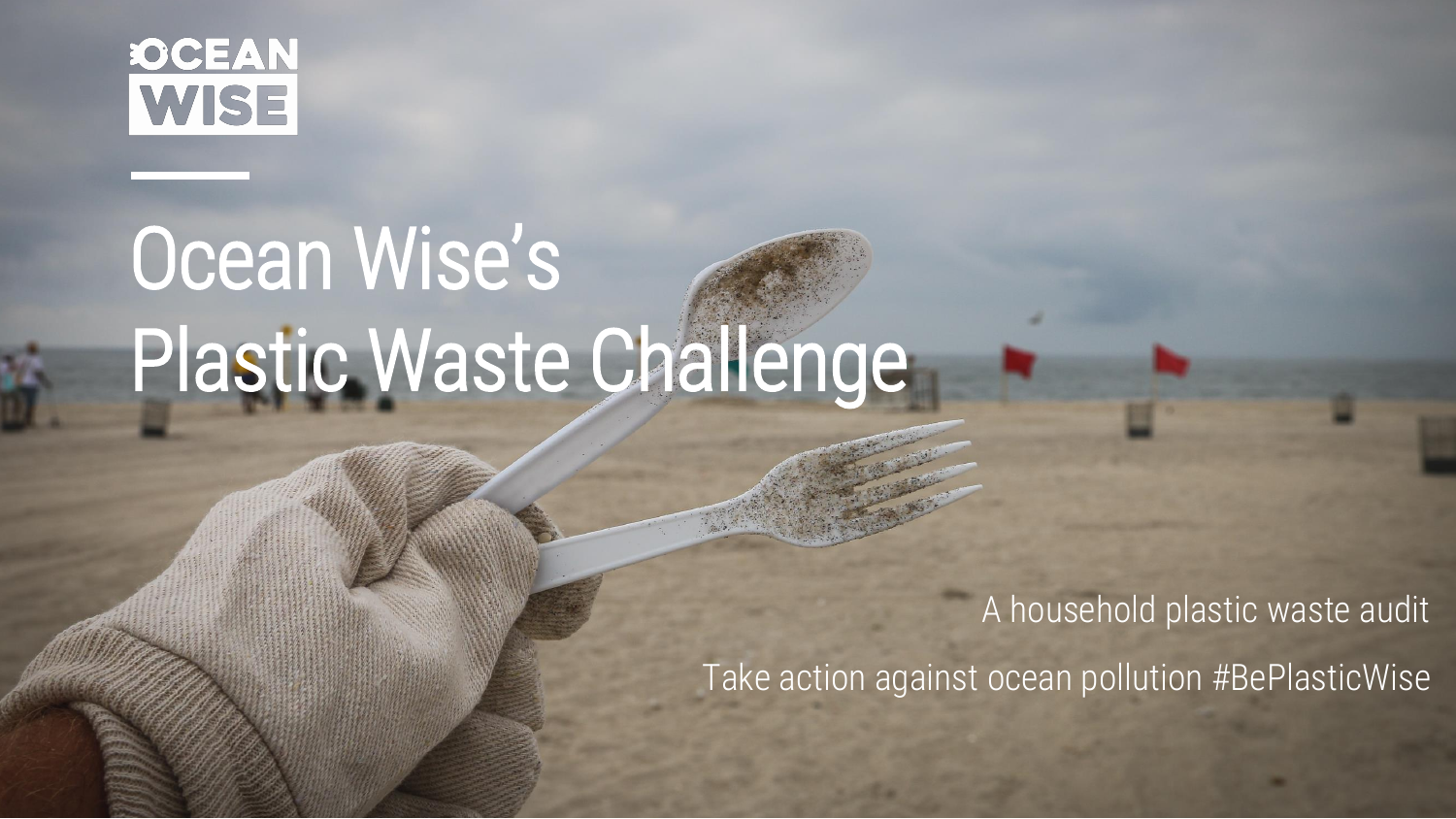#### **Take the Plastic Waste Challenge**

The Challenge is a household plastic waste audit for individuals and families. To become a Plastic Trash Challenge Champion, you'll need to go through your garbage TWICE or more!

The first time, you'll learn what plastic waste your household throws out most often, and make a plan to reduce that waste.

A few weeks or months later, you'll go through your garbage again and learn if you were successful in reducing your waste!

#### **What you need:**

• **About 30-minutes**

.

- **Your household garbage and recycling.** We recommend one week's worth of your household garbage, just record how many days of garbage you've gone through.
- **A space to go through your garbage**.
- **Gloves and/or tongs (reusable of course).** To handle your waste safely

#### **Cleaning equipment**

- For when it is time to clean up (e.g. household cleaner,
- dustpan, cloth/rags).
- **A copy of the Plastic Trash Challenge Data Card.**
- **• A pen/pencil.**
- **• Access to plasticreduction.ocean.org to share your data**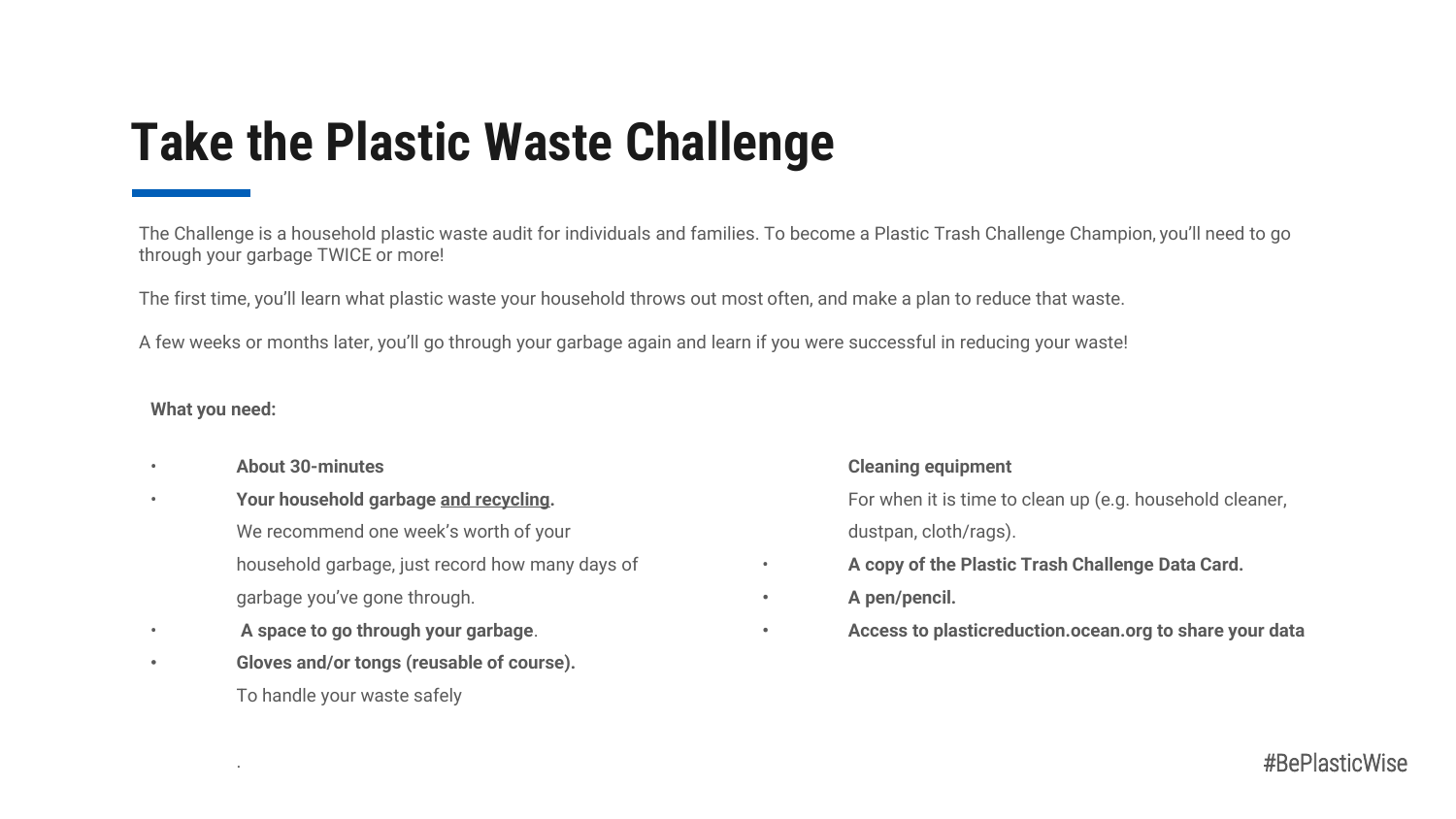#### **Take the Plastic Waste Challenge**

#### *Your step by step guide:*

- **1. Open up your data card**
- **2. Grab your garbage** and take it to your sorting area.
- 3. Using your tongs and/or wearing your gloves, pick up and **inspect your garbage**, piece by piece. Before you place each piece back into your garbage, **use the Data Card to categorize each piece**.
- 4. Once you've gone through all your garbage and completed your data card, **clean your sorting area well**.
- **5. Reflect…** what plastics show up the most in your garbage? How can you reduce them?
- **6. Share your results with us at plasticreduction.ocean.org and tell us what your reduction goals are!**
- 7. Next steps:
	- Save your data card. You'll want to refer to it after your second waste audit.
	- Mark your calendar: Set a date a few weeks or months from now to audit your waste again to see if you've been able to reduce your plastic consumption.
	- Sign up for a shoreline cleanup and compare what you find.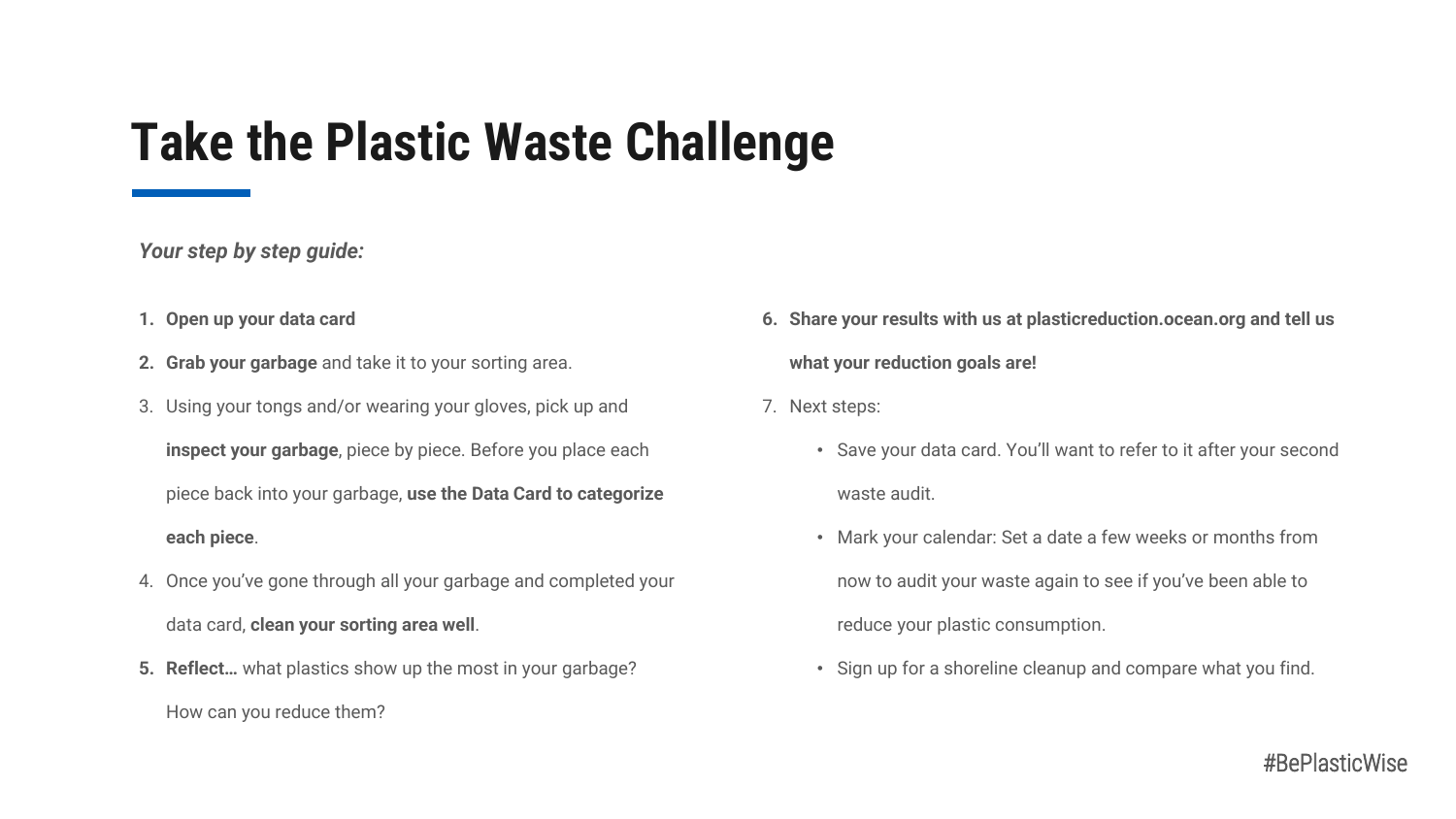| <b>Question</b>                                                                   | <b>Answer</b>                                                                                                                                                                                                                                                                            |
|-----------------------------------------------------------------------------------|------------------------------------------------------------------------------------------------------------------------------------------------------------------------------------------------------------------------------------------------------------------------------------------|
| Today's date:                                                                     |                                                                                                                                                                                                                                                                                          |
| What room(s) in your house did the garbage come from?                             |                                                                                                                                                                                                                                                                                          |
| How many days of garbage did you look at?                                         |                                                                                                                                                                                                                                                                                          |
| How many people live in your household?                                           |                                                                                                                                                                                                                                                                                          |
| How plastic wise are you right now?<br>(please tick)                              | $\Box$ I am actively reducing my plastic waste - refusing and reusing on a daily basis.<br>$\Box$ I am trying to reduce my plastic waste. I remember my reusable water bottle most of the<br>time.<br>$\Box$ I am still learning about plastic waste and thinking about waste reduction. |
| Date of your last Ocean Wise Plastic Waste Challenge<br>audit?<br>(If applicable) |                                                                                                                                                                                                                                                                                          |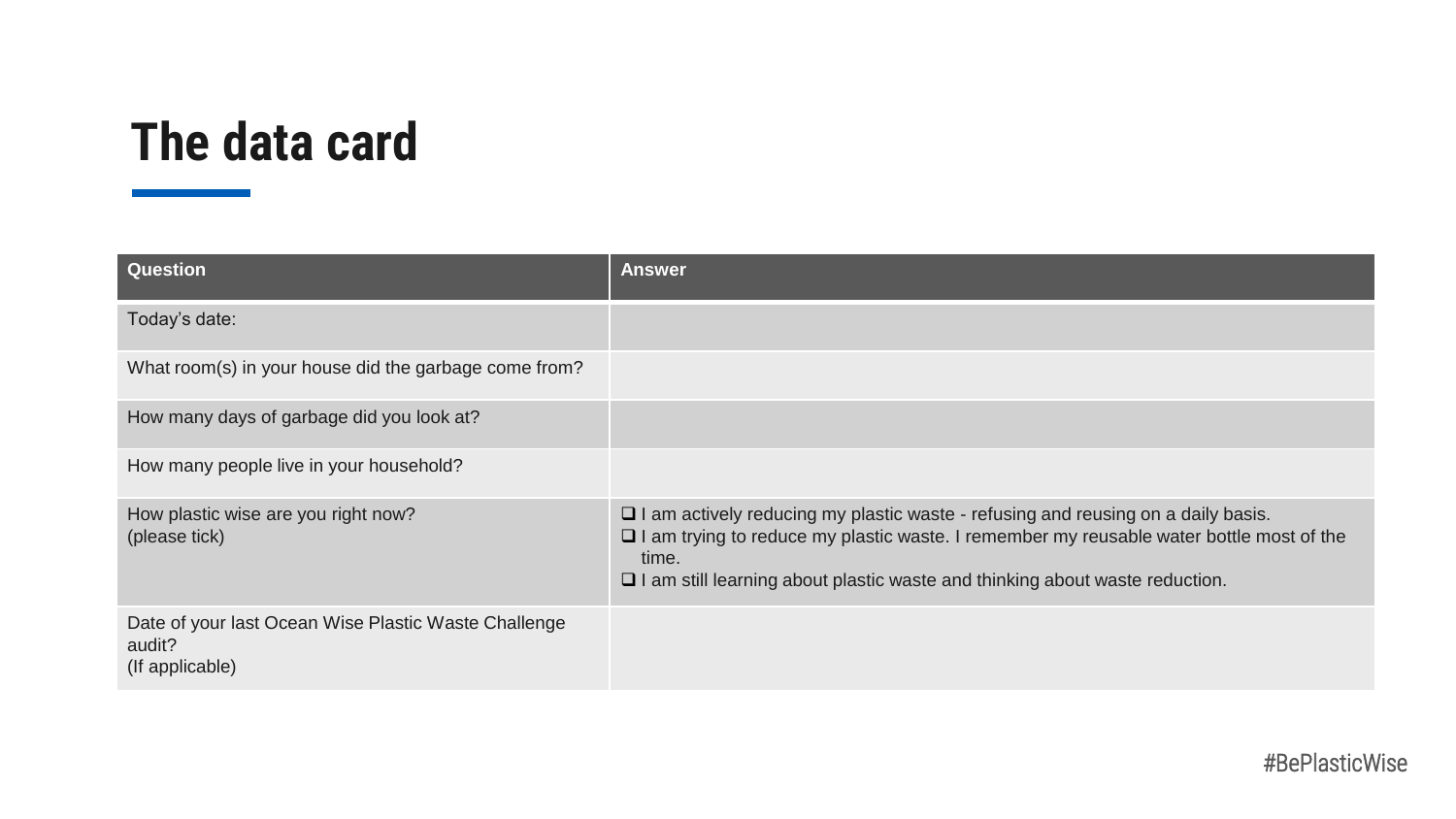| <b>Kitchen and eating</b>                           | <b>Tally</b> | <b>Total</b> |
|-----------------------------------------------------|--------------|--------------|
| Food wrappers                                       |              |              |
| Bottle caps                                         |              |              |
| Hard plastic packaging                              |              |              |
| Soft plastic packaging                              |              |              |
| Plastic cups                                        |              |              |
| Six-pack holders                                    |              |              |
| <b>Plastic straws</b>                               |              |              |
| <b>Plastic Utensils</b>                             |              |              |
| Styrofoam                                           |              |              |
| Other kitchen and eating plastic<br>(please detail) |              |              |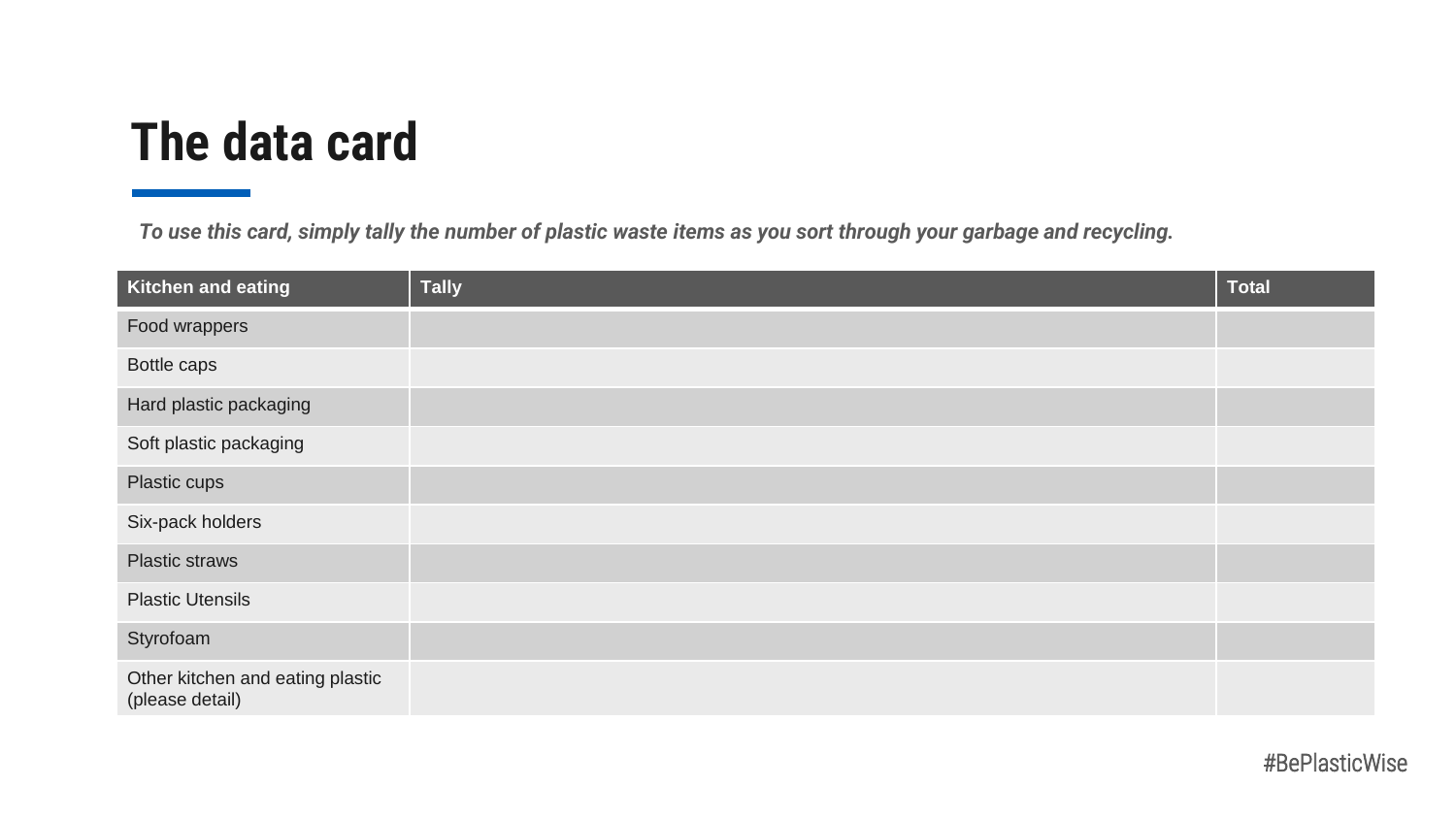| <b>Shopping and mailbox</b>            | <b>Tally</b> | <b>Total</b> |
|----------------------------------------|--------------|--------------|
| Clothing                               |              |              |
| Shoes                                  |              |              |
| Hangers                                |              |              |
| Hard plastic packaging                 |              |              |
| Soft plastic packaging                 |              |              |
| Plastic bags                           |              |              |
| <b>Plastic tags</b>                    |              |              |
| Other plastic items<br>(please detail) |              |              |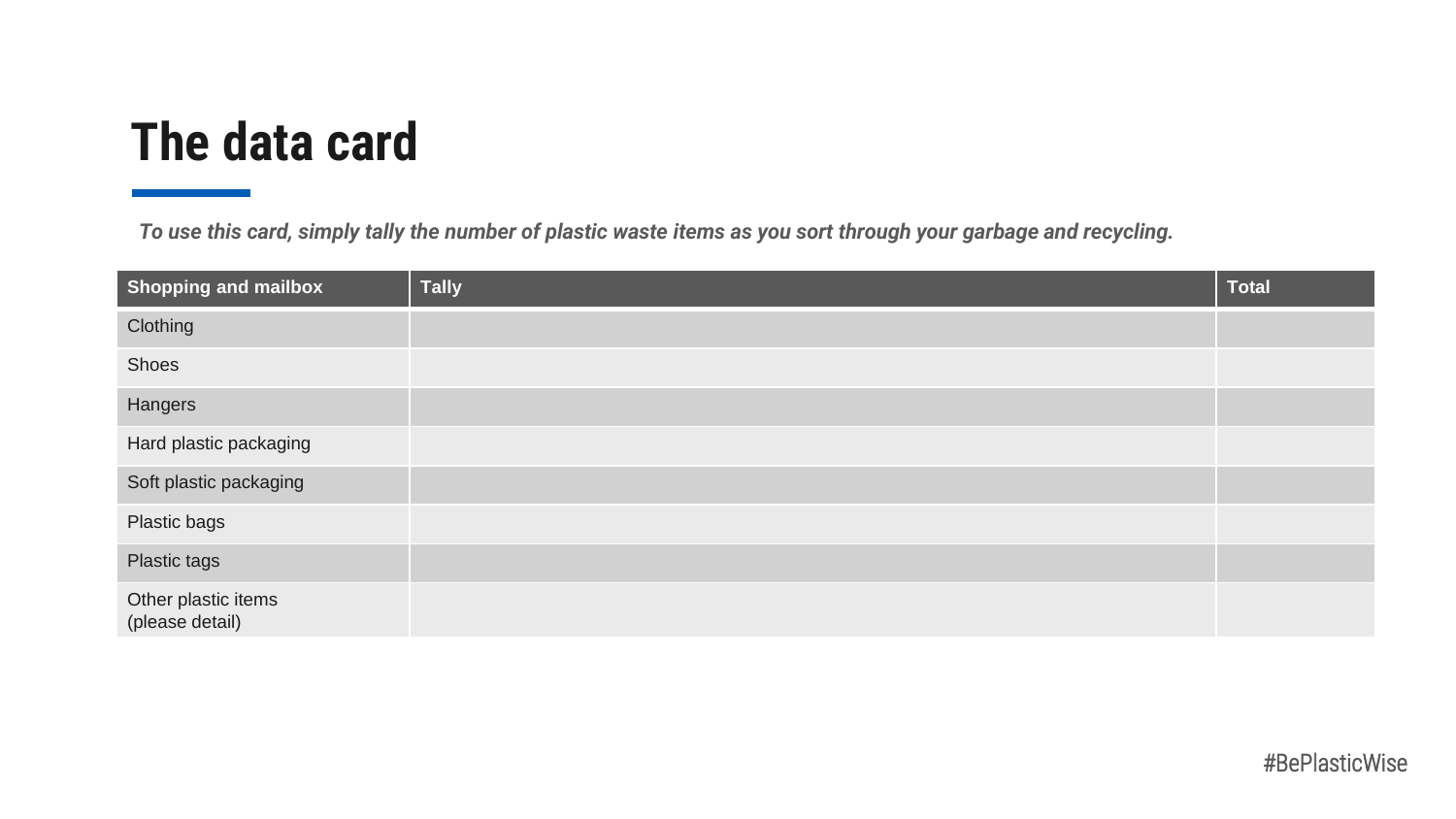| <b>Bathroom and Personal Hygiene</b>   | <b>Tally</b> | <b>Total</b> |
|----------------------------------------|--------------|--------------|
| PPE - Masks                            |              |              |
| PPE – Gloves                           |              |              |
| Hard plastic packaging                 |              |              |
| Soft plastic packaging                 |              |              |
| <b>Plastic bottles</b>                 |              |              |
| Diapers & wipes                        |              |              |
| <b>Plastic Toothbrush</b>              |              |              |
| Plastic Feminine hygiene products      |              |              |
| Medicinal packaging                    |              |              |
| Other plastic items<br>(please detail) |              |              |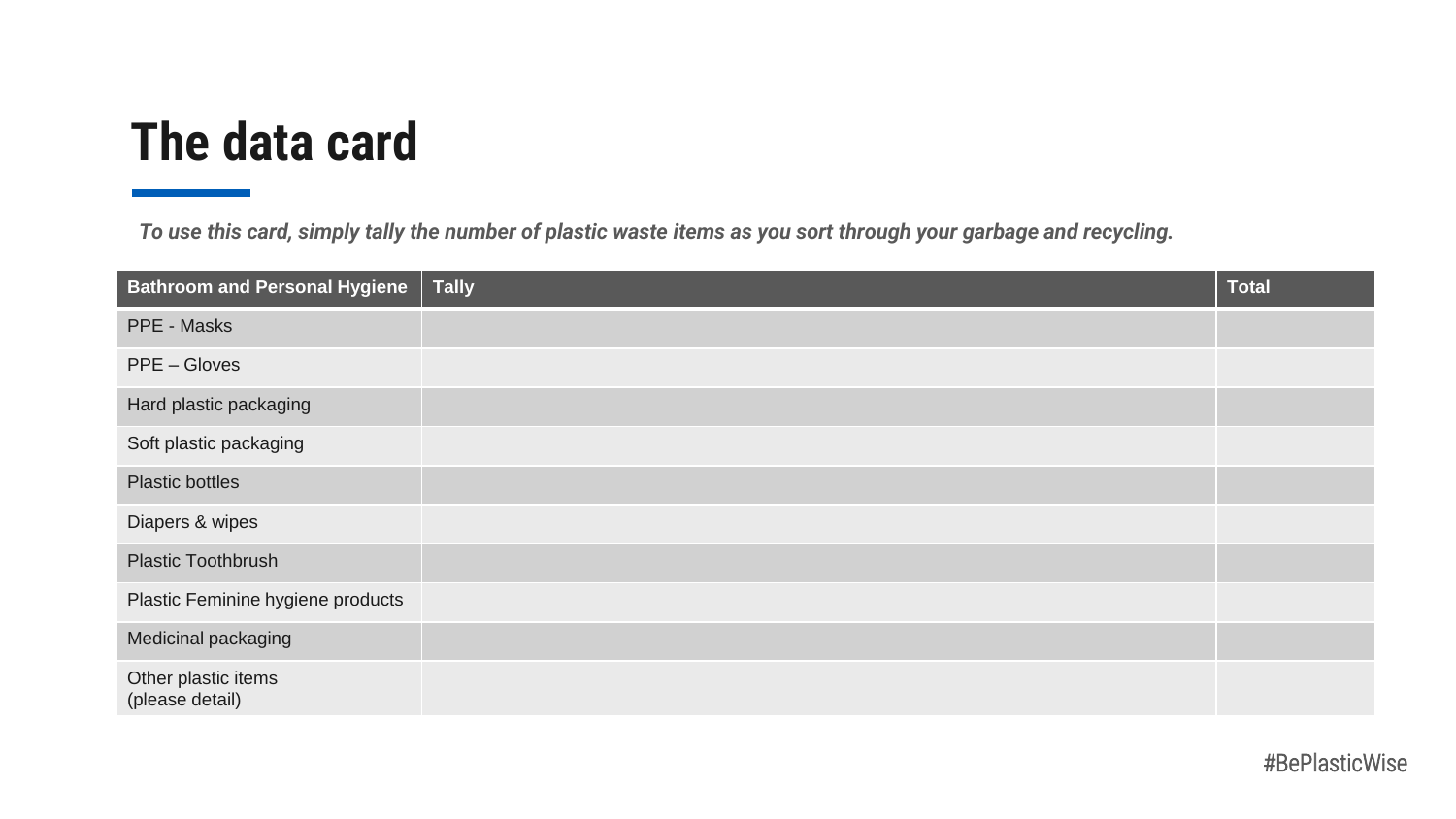| Playroom & kids                                                | <b>Tally</b> | <b>Total</b> |
|----------------------------------------------------------------|--------------|--------------|
| Plastic toys                                                   |              |              |
| <b>Balloons</b>                                                |              |              |
| Other plastic playroom and kids<br>products<br>(please detail) |              |              |

| Questions                                                                                             | <b>Observations</b> |
|-------------------------------------------------------------------------------------------------------|---------------------|
| What plastic do you see most?                                                                         |                     |
| What plastic items would be easiest for you to reduce?<br>(for top tips and inspiration – click here) |                     |
| What are your top three waste reduction goals?                                                        | 1.                  |
|                                                                                                       | 2.                  |
|                                                                                                       | 3.                  |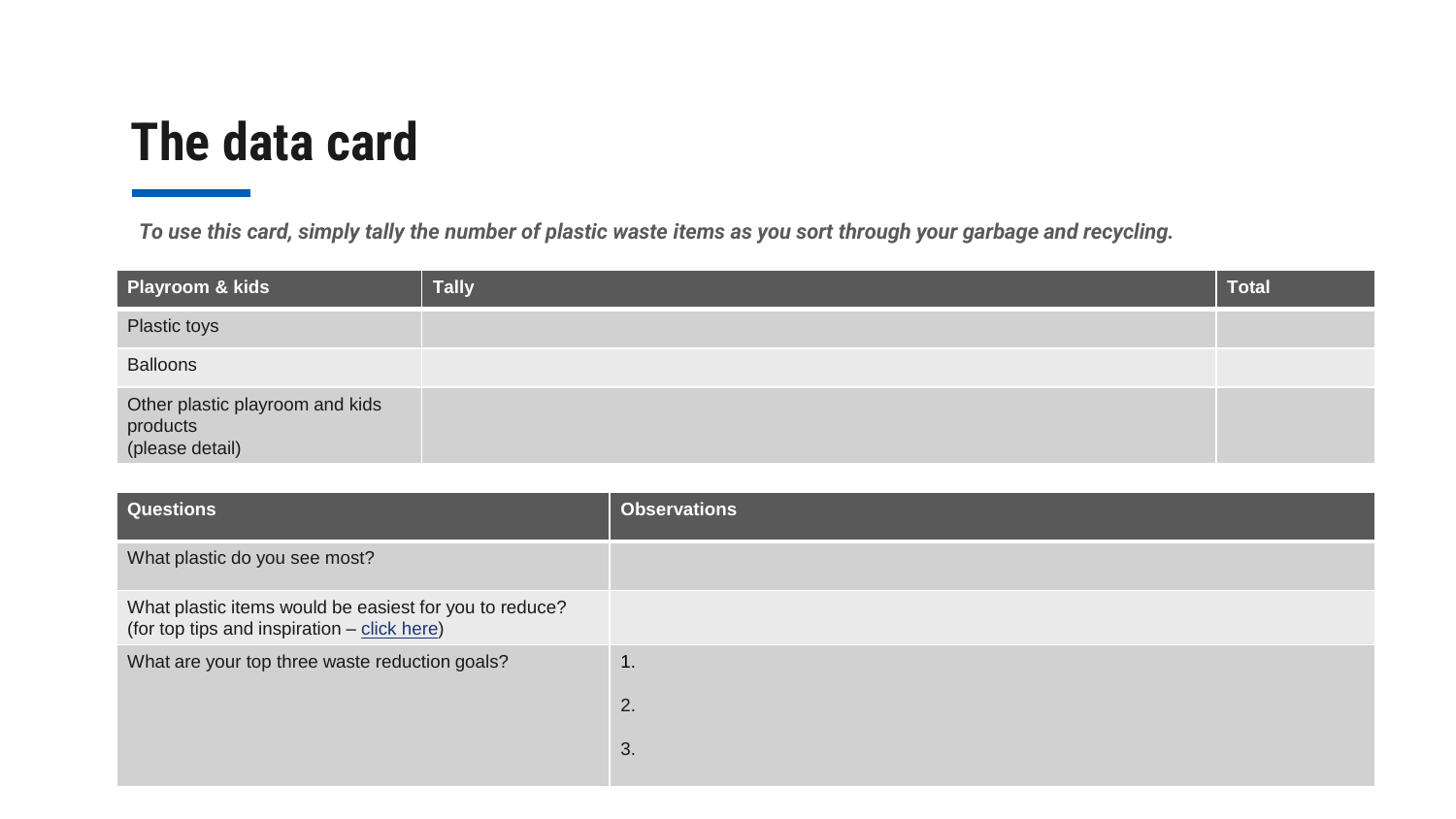

Share your completed audit data with us at [plasticreduction.ocean.org/individuals](https://plasticreduction.ocean.org/individuals/) and tell us what your reduction goals are!

#BePlasticWise